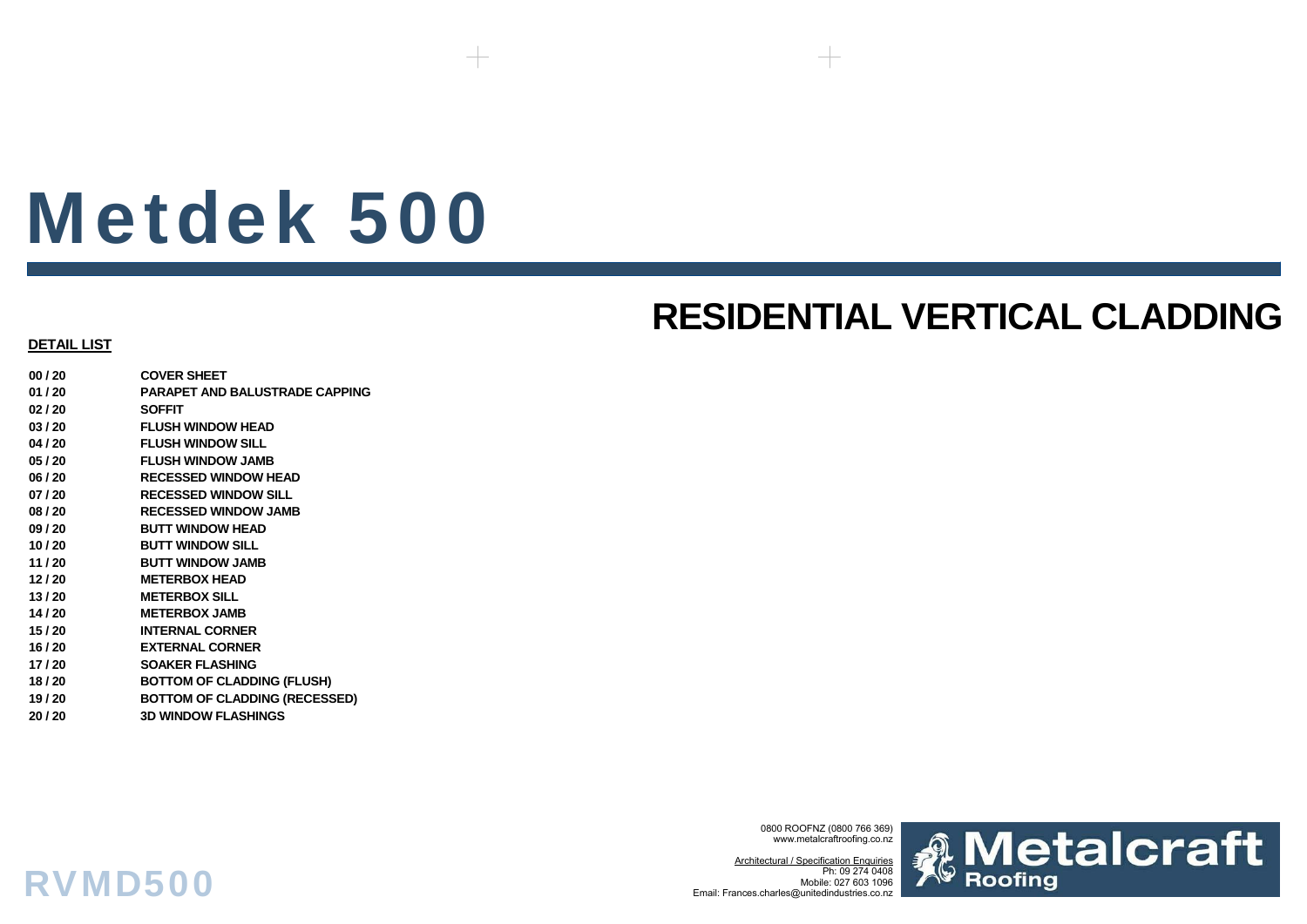

is the responsibility of the designer. Construction detail can vary for wall cladding. The underlay is detailed as a single line for simplicity and is indicative only. Building paper type and method of installation should comply with underlay manufacturers recommendations and NZBC regulations.

Roofina



**01 / 20**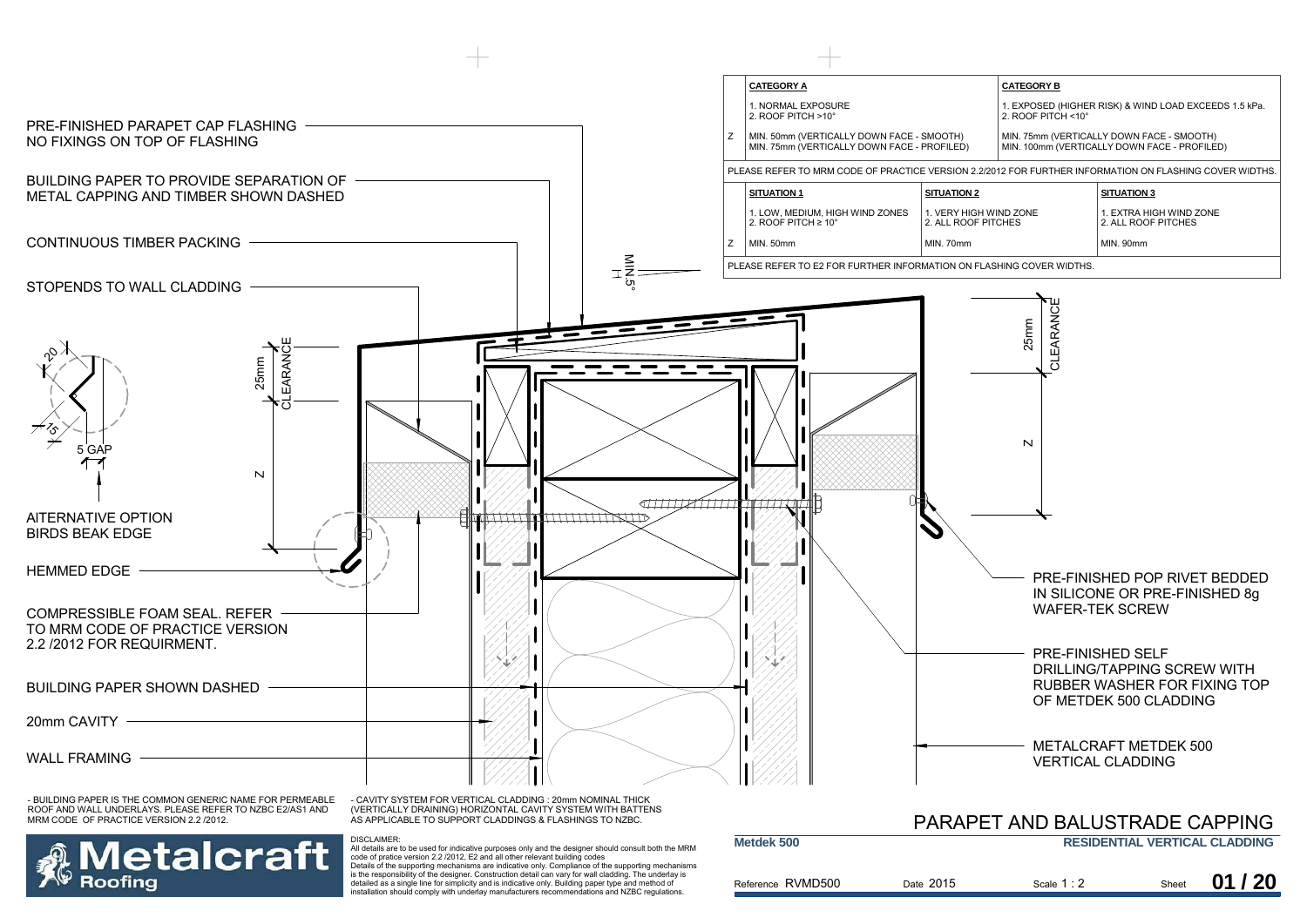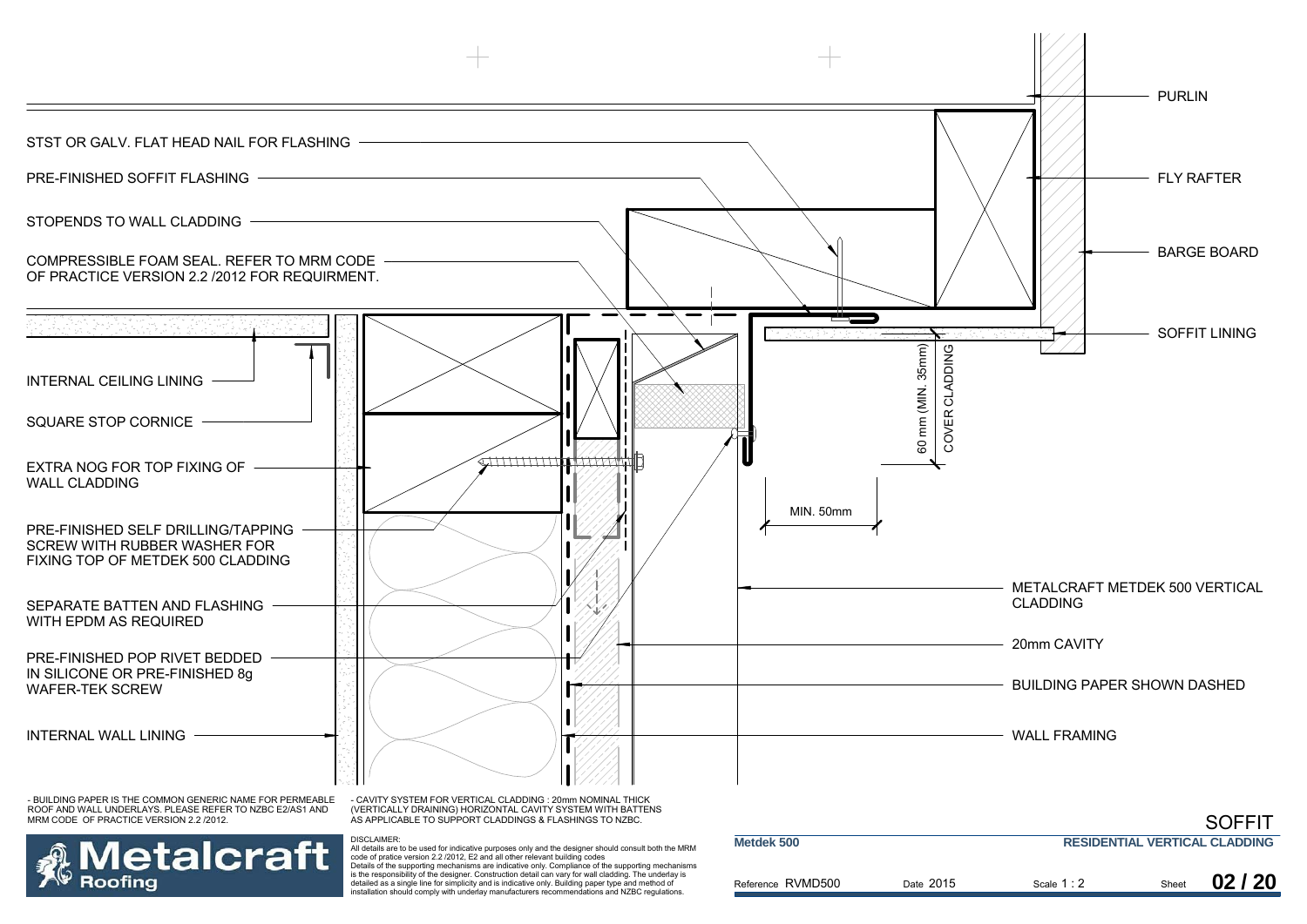

is the responsibility of the designer. Construction detail can vary for wall cladding. The underlay is detailed as a single line for simplicity and is indicative only. Building paper type and method of installation should comply with underlay manufacturers recommendations and NZBC regulations.

Roofina

| Reference RVMD500 | Date 2015 | Scale 1:2 | Sheet | 03/20 |
|-------------------|-----------|-----------|-------|-------|
|                   |           |           |       |       |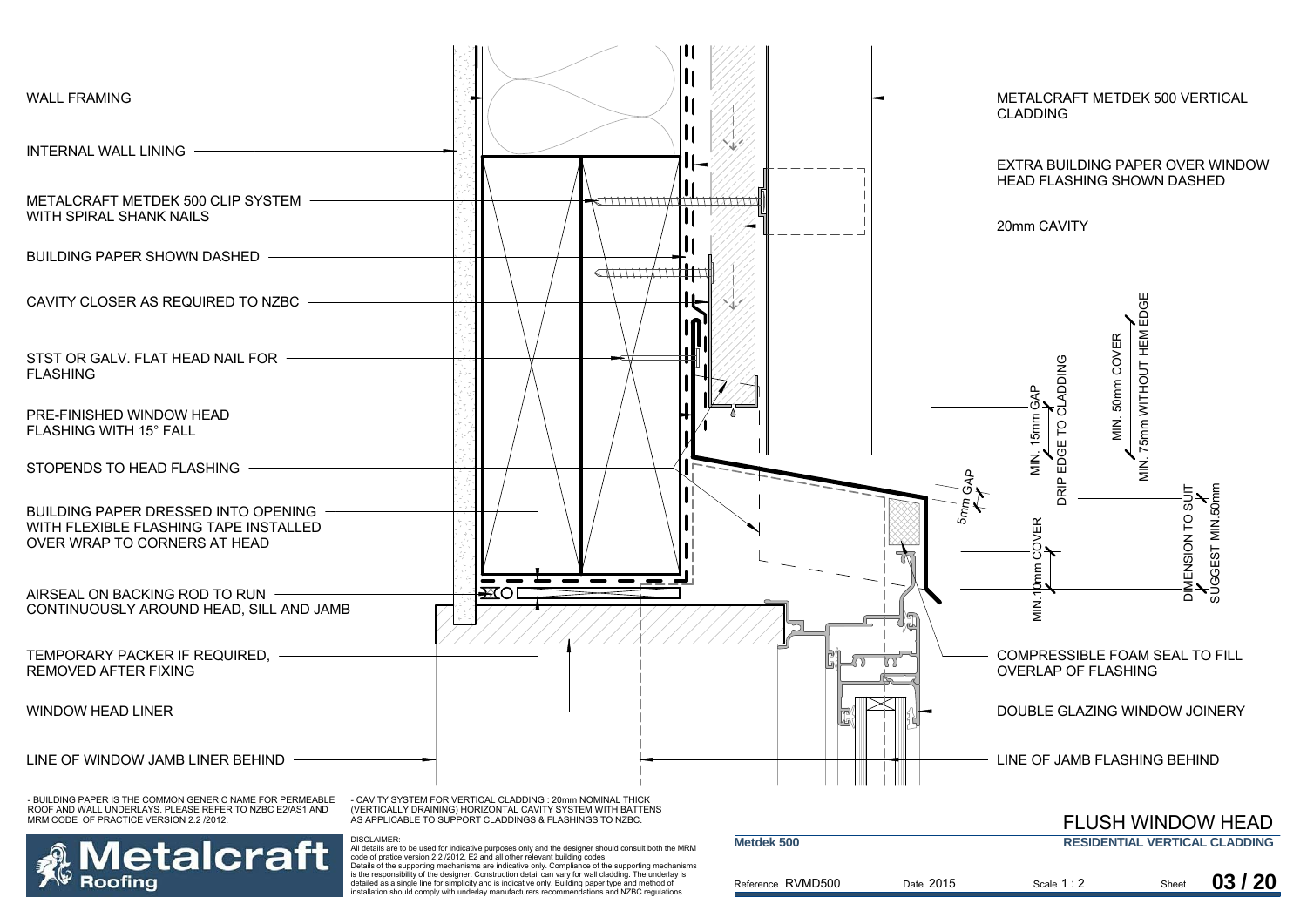

installation should comply with underlay manufacturers recommendations and NZBC regulations.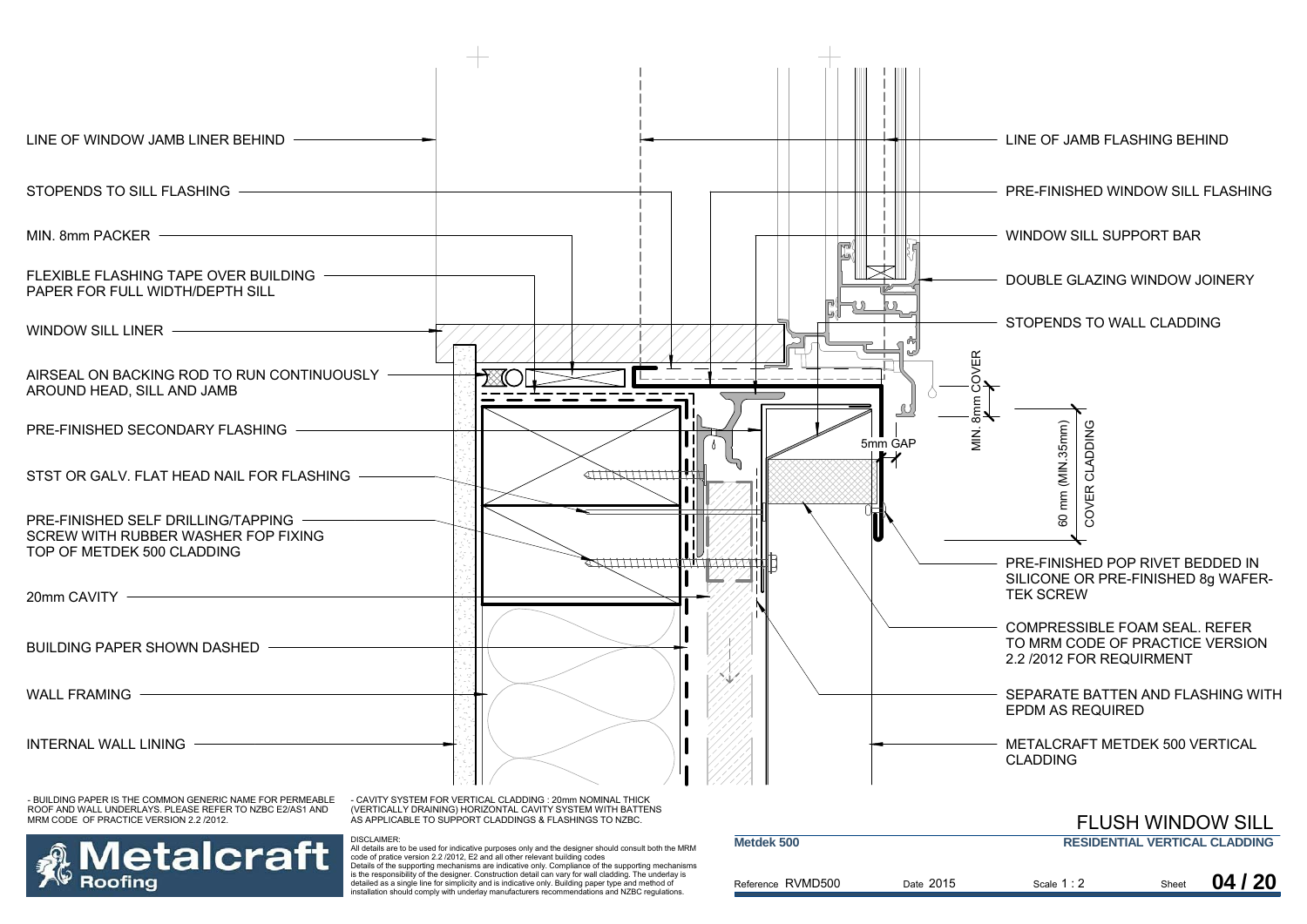

- CAVITY SYSTEM FOR VERTICAL CLADDING : 20mm NOMINAL THICK (VERTICALLY DRAINING) HORIZONTAL CAVITY SYSTEM WITH BATTENS AS APPLICABLE TO SUPPORT CLADDINGS & FLASHINGS TO NZBC.

DISCLAIMER:



|                                                    |           |             |       | <b>FLUSH WINDOW JAMB</b> |
|----------------------------------------------------|-----------|-------------|-------|--------------------------|
| Metdek 500<br><b>RESIDENTIAL VERTICAL CLADDING</b> |           |             |       |                          |
| Reference RVMD500                                  | Date 2015 | Scale $1:2$ | Sheet | 05/20                    |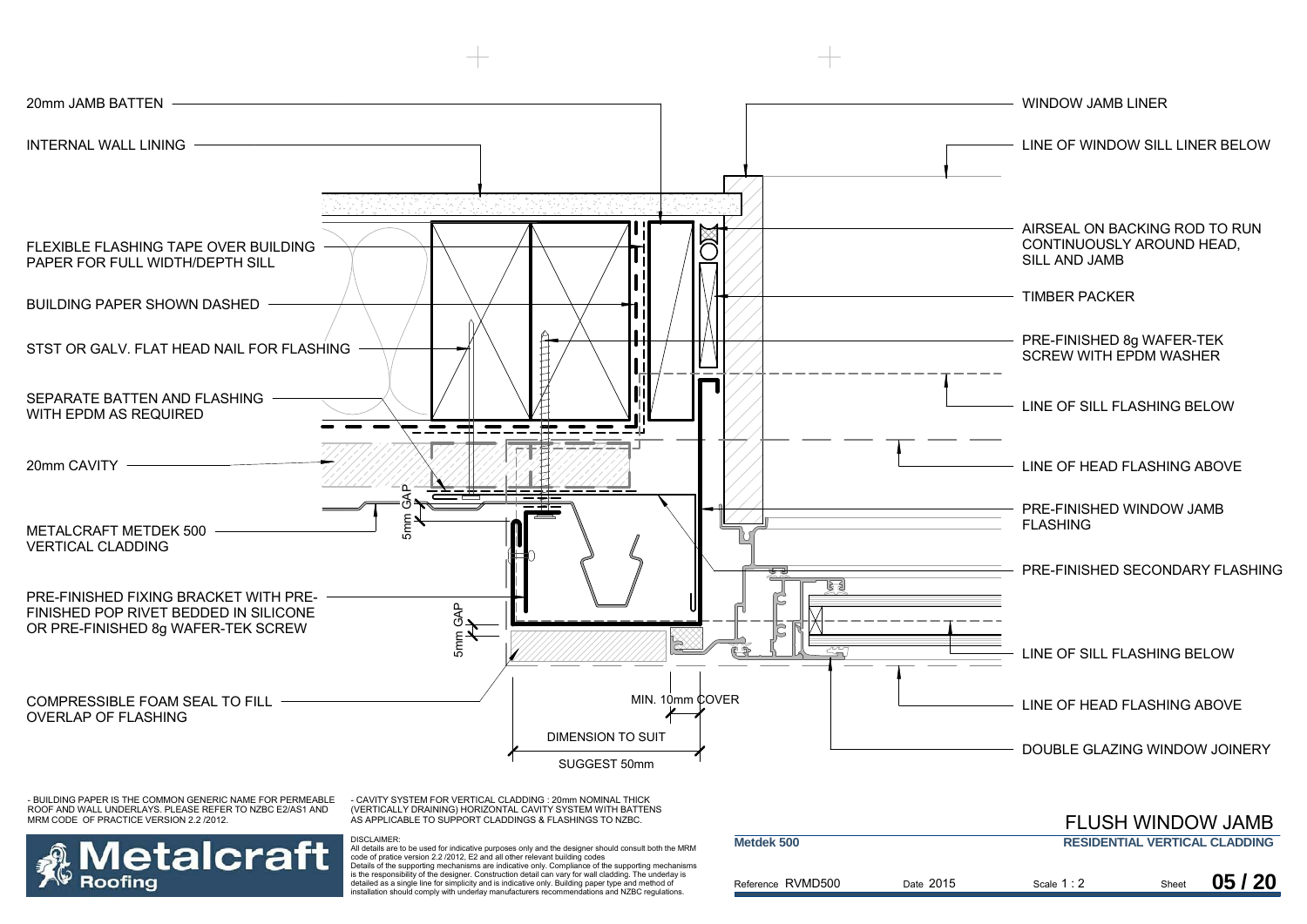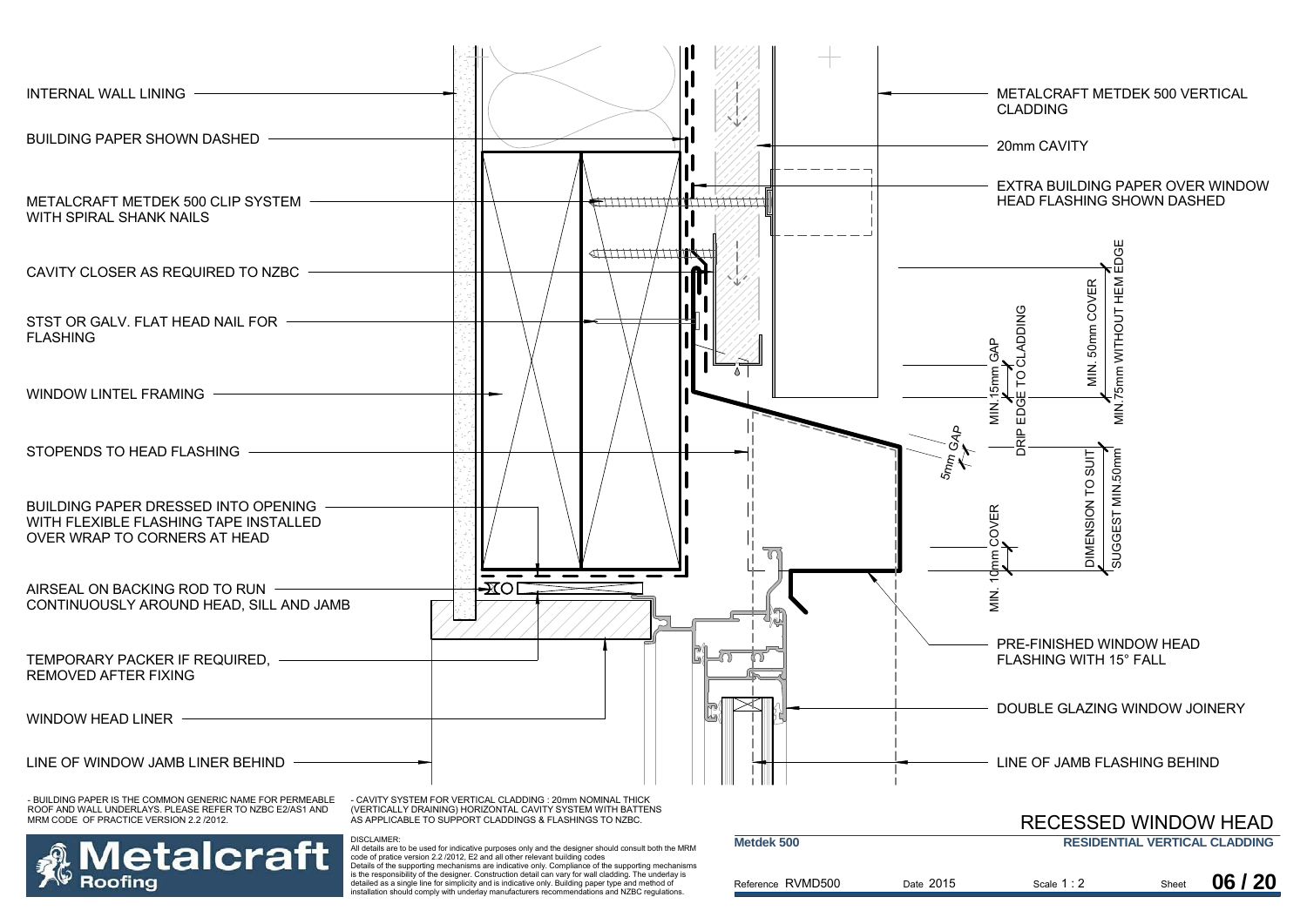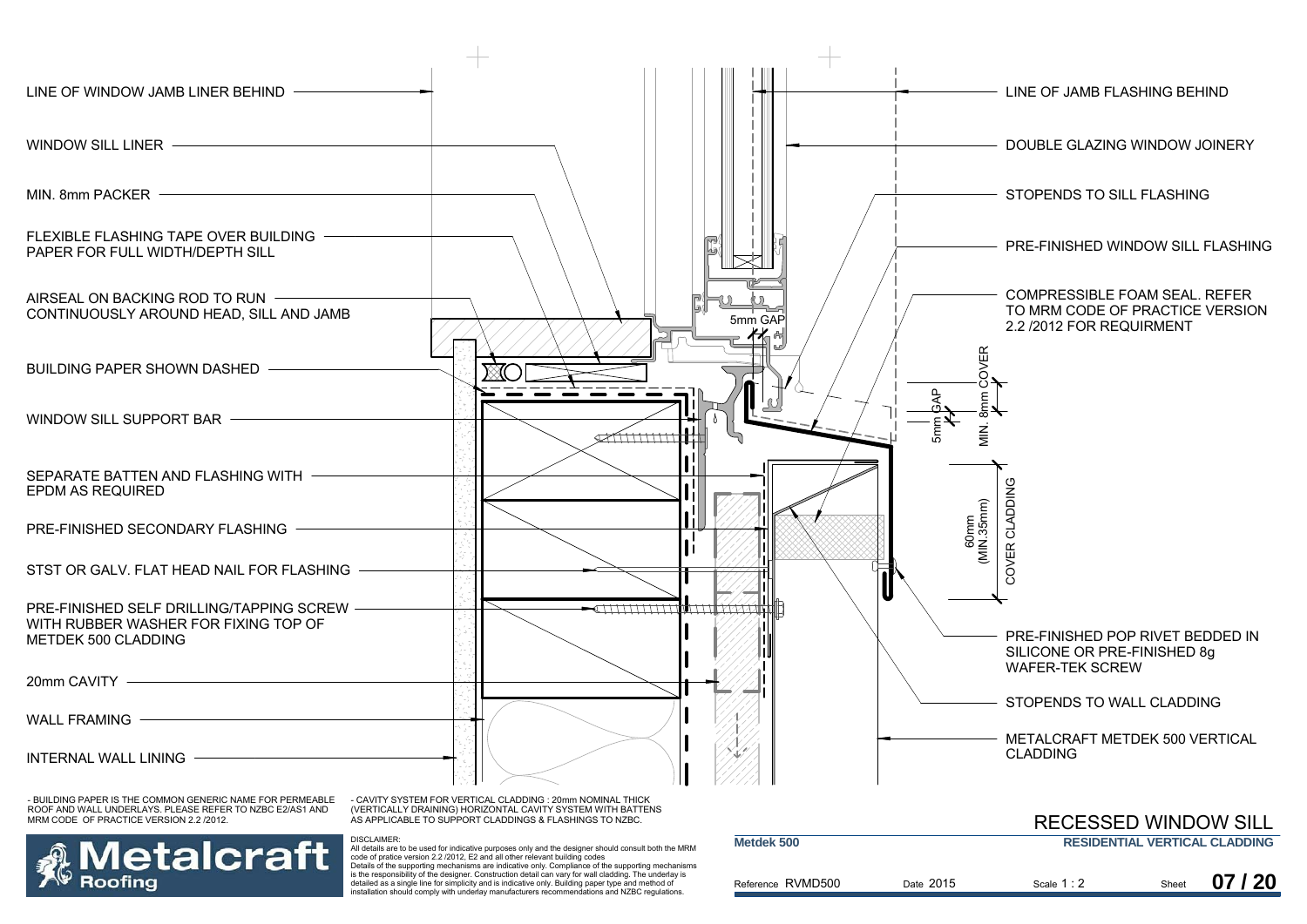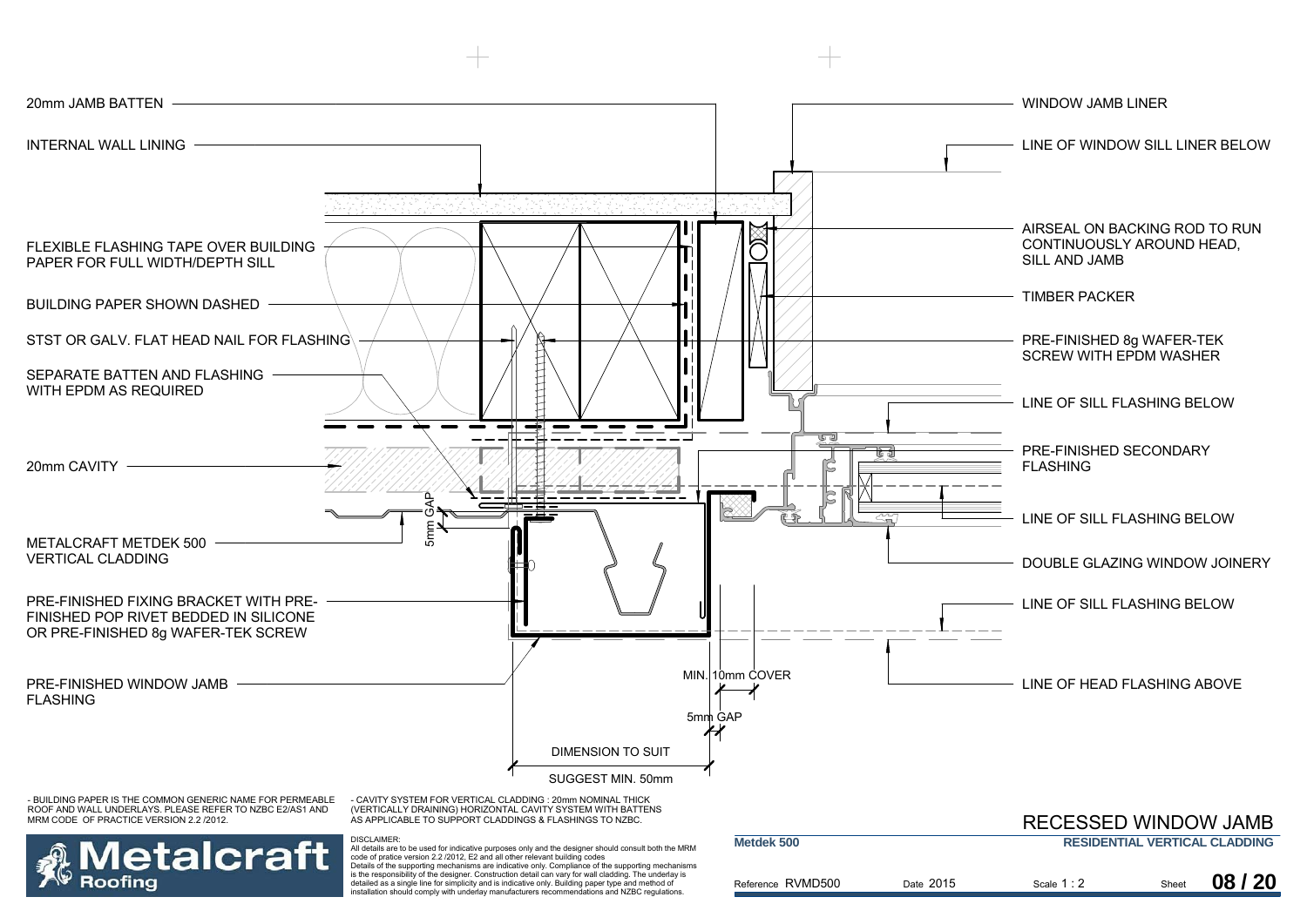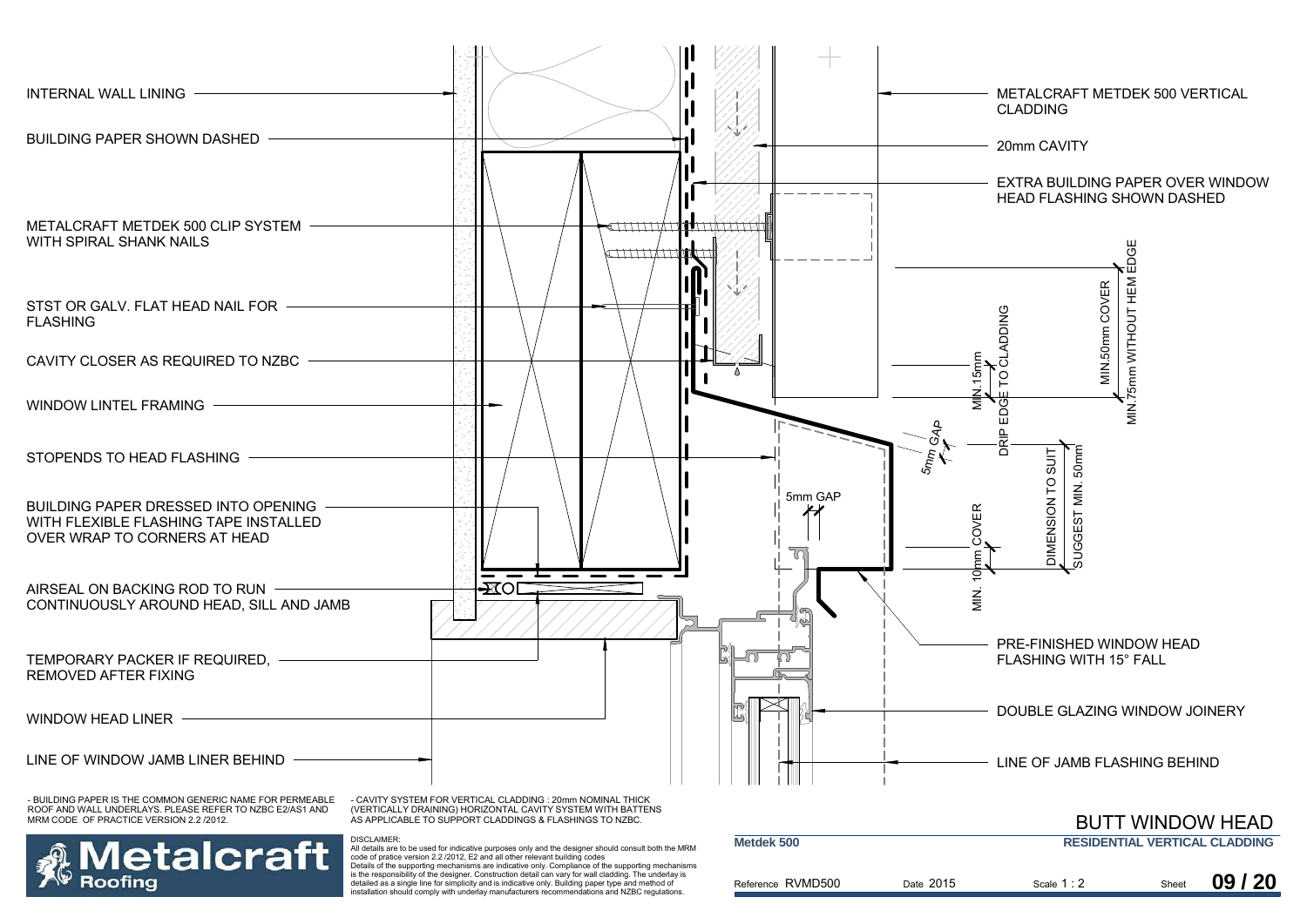![](_page_10_Figure_0.jpeg)

Reference RVMD500

Date 2015

is the responsibility of the designer. Construction detail can vary for wall cladding. The underlay is detailed as a single line for simplicity and is indicative only. Building paper type and method of installation should comply with underlay manufacturers recommendations and NZBC regulations.

Scale 1 : 2 Sheet **10 / 20**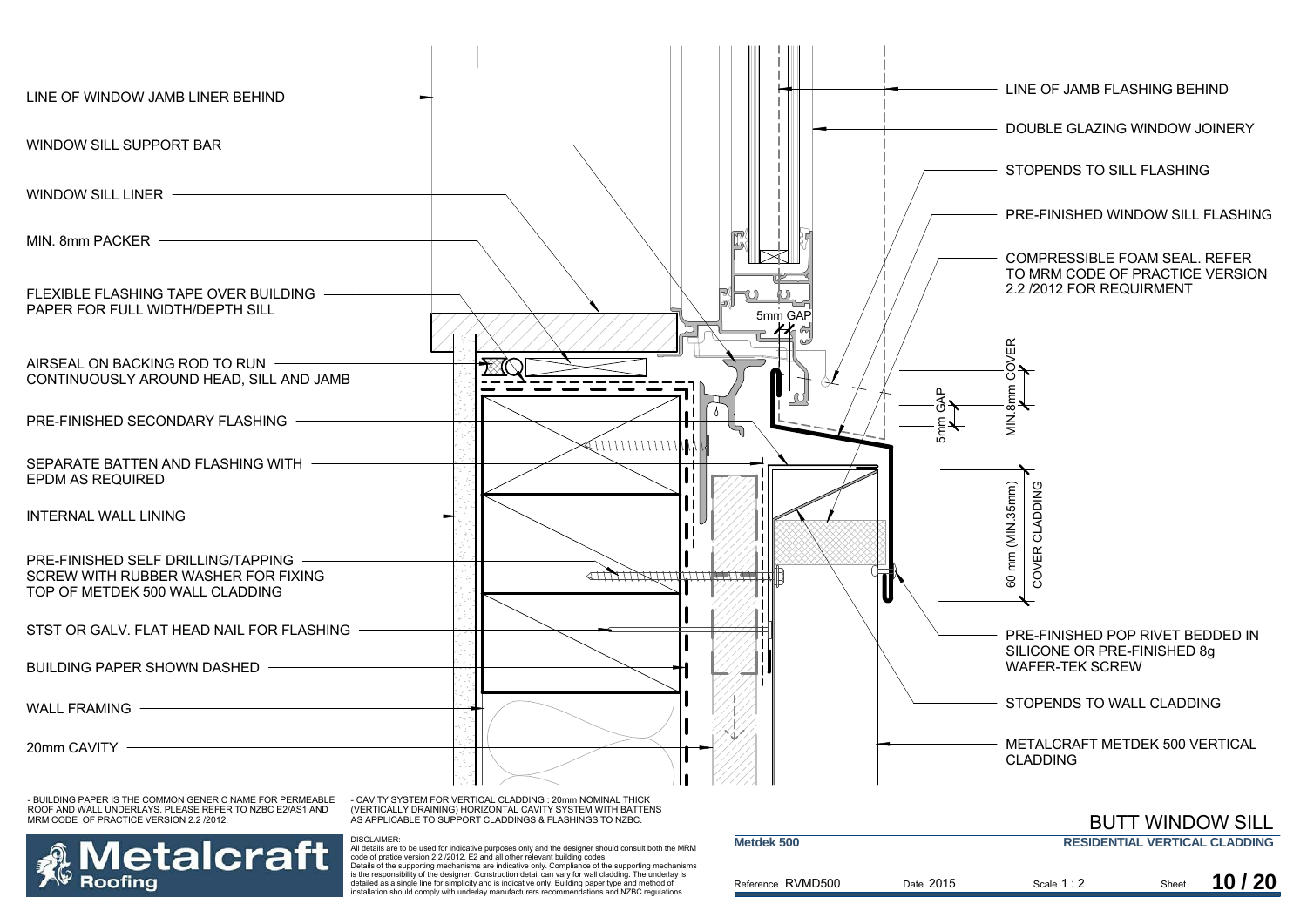![](_page_11_Figure_0.jpeg)

- CAVITY SYSTEM FOR VERTICAL CLADDING : 20mm NOMINAL THICK (VERTICALLY DRAINING) HORIZONTAL CAVITY SYSTEM WITH BATTENS AS APPLICABLE TO SUPPORT CLADDINGS & FLASHINGS TO NZBC.

DISCLAIMER:

![](_page_11_Picture_3.jpeg)

|                   |           | <b>BUTT WINDOW JAMB</b>              |       |       |
|-------------------|-----------|--------------------------------------|-------|-------|
| Metdek 500        |           | <b>RESIDENTIAL VERTICAL CLADDING</b> |       |       |
| Reference RVMD500 | Date 2015 | Scale $1:2$                          | Sheet | 11/20 |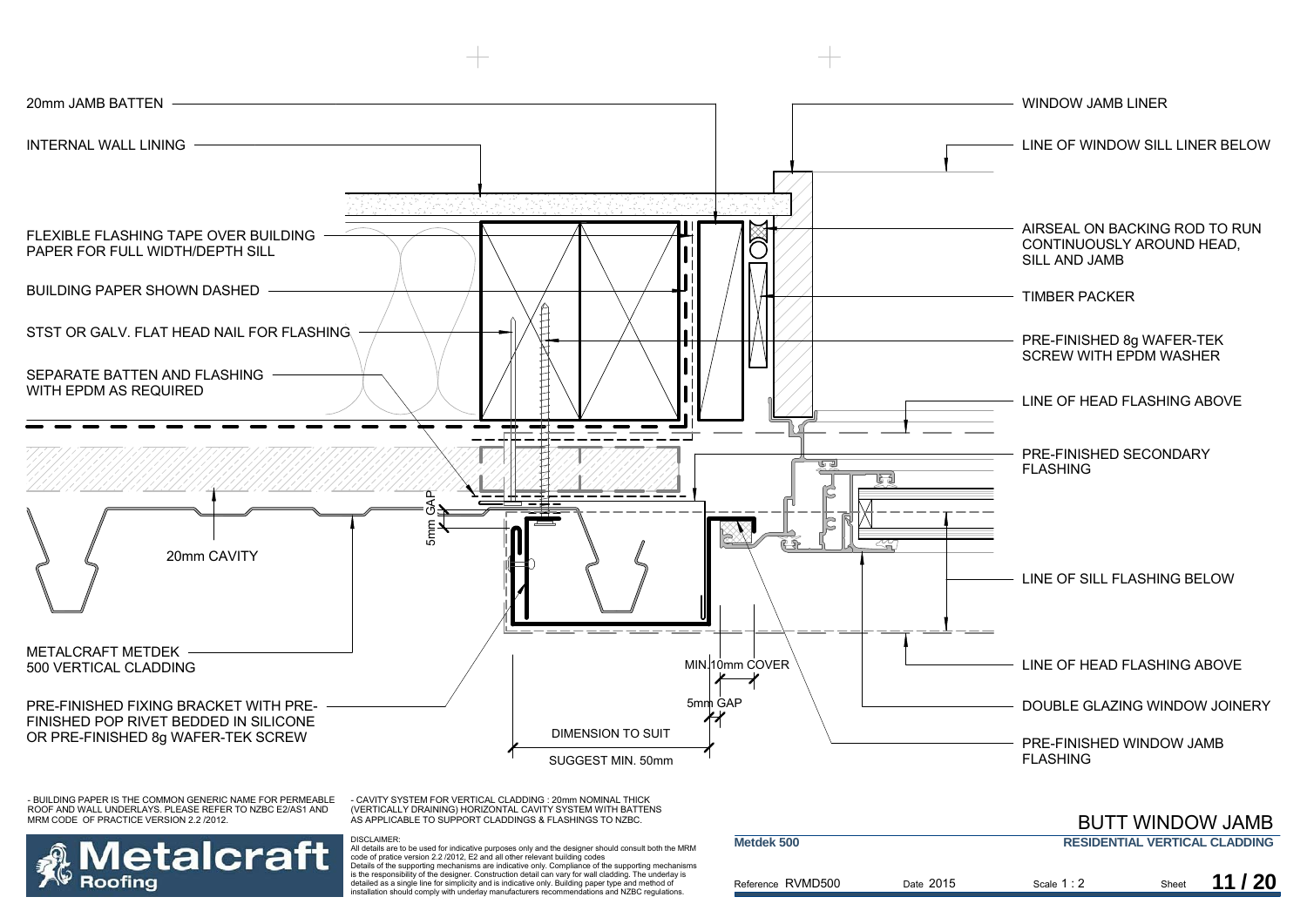![](_page_12_Figure_0.jpeg)

ROOF AND WALL UNDERLAYS. PLEASE REFER TO NZBC E2/AS1 AND MRM CODE OF PRACTICE VERSION 2.2 /2012.

 (VERTICALLY DRAINING) HORIZONTAL CAVITY SYSTEM WITH BATTENS AS APPLICABLE TO SUPPORT CLADDINGS & FLASHINGS TO NZBC.

DISCLAIMER:

![](_page_12_Picture_3.jpeg)

|                   |           | <b>METERBOX HEAD</b>                 |       |       |
|-------------------|-----------|--------------------------------------|-------|-------|
| Metdek 500        |           | <b>RESIDENTIAL VERTICAL CLADDING</b> |       |       |
| Reference RVMD500 | Date 2015 | Scale 1 : 2                          | Sheet | 12/20 |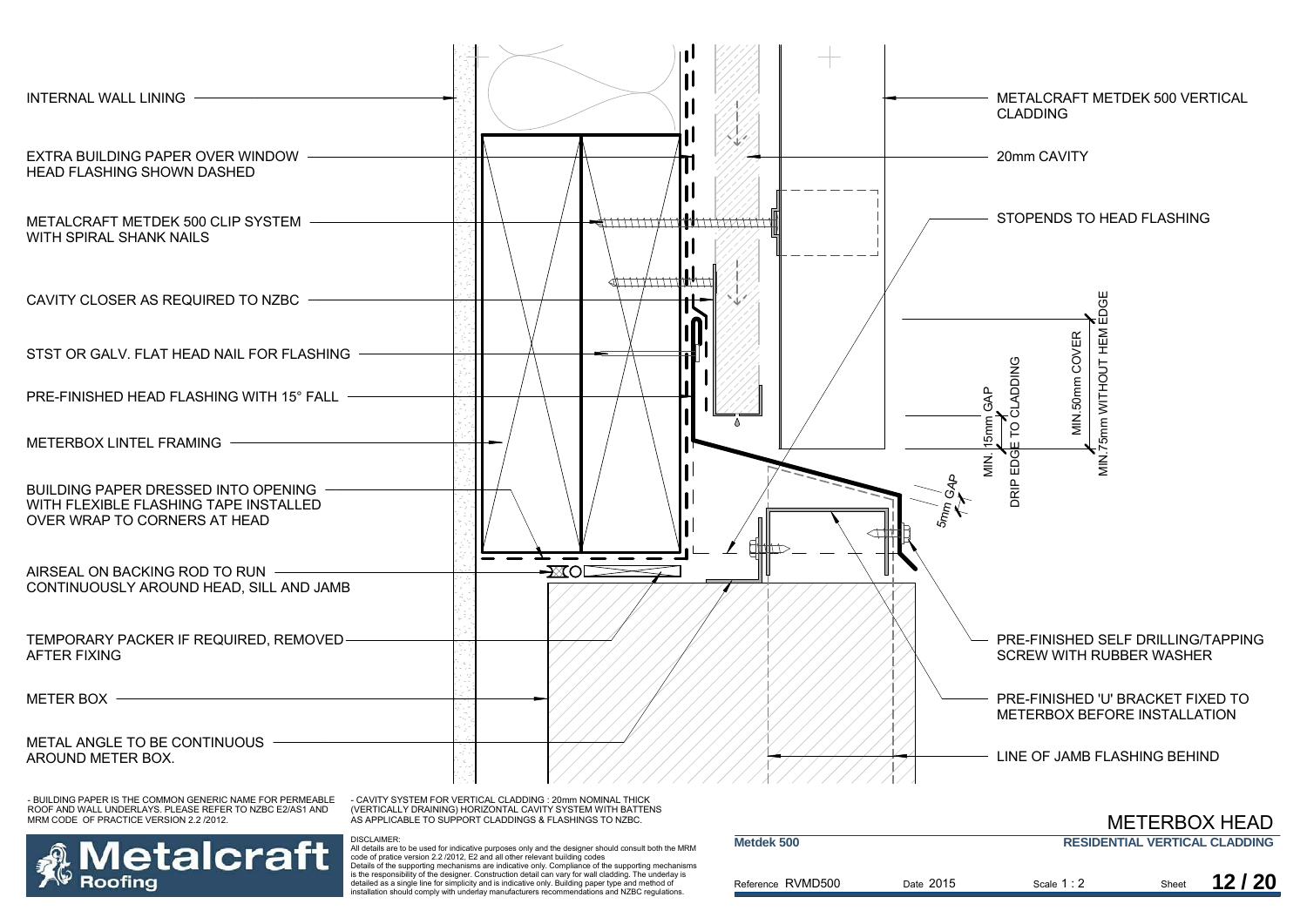![](_page_13_Figure_0.jpeg)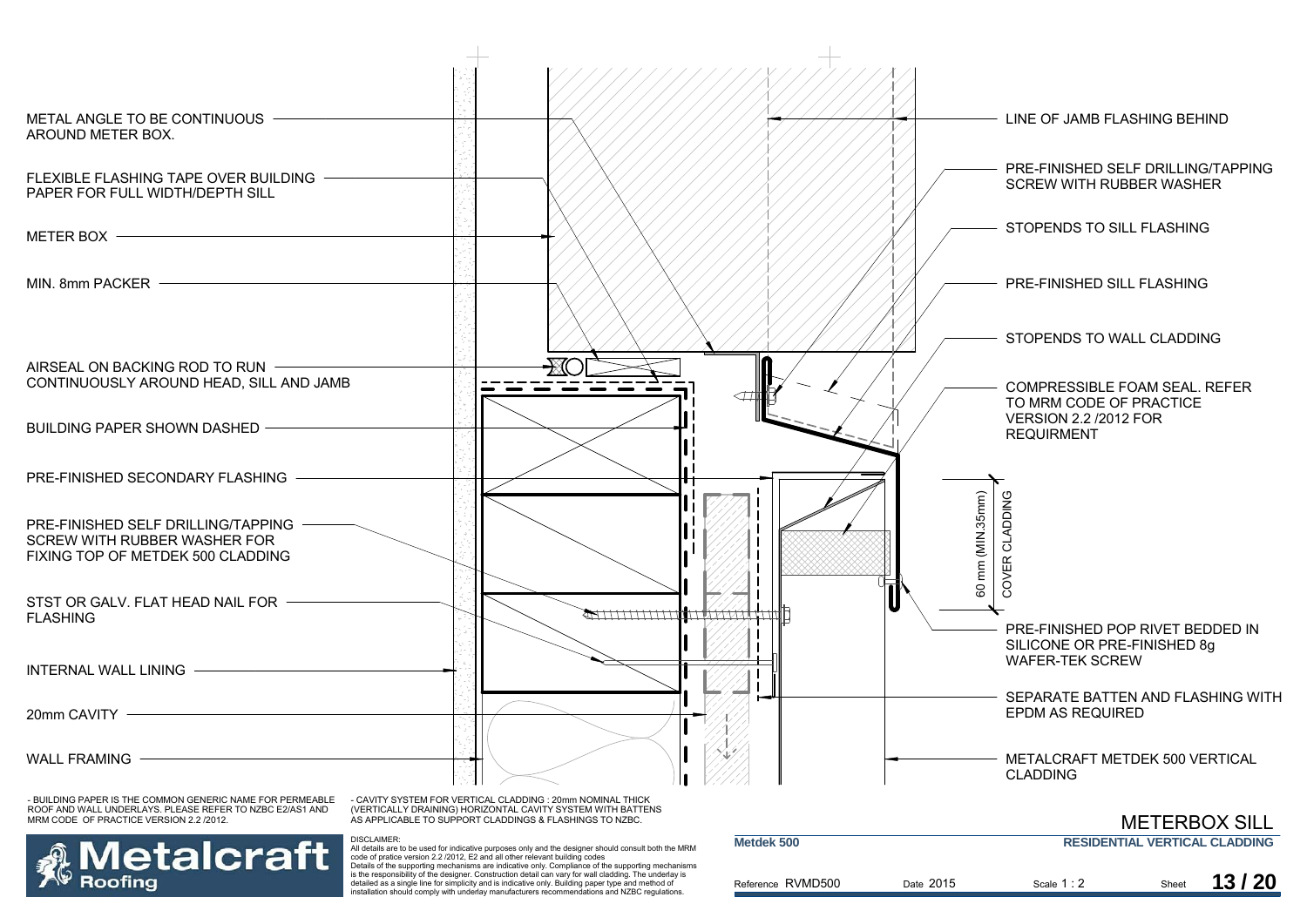![](_page_14_Figure_0.jpeg)

- CAVITY SYSTEM FOR VERTICAL CLADDING : 20mm NOMINAL THICK (VERTICALLY DRAINING) HORIZONTAL CAVITY SYSTEM WITH BATTENS AS APPLICABLE TO SUPPORT CLADDINGS & FLASHINGS TO NZBC.

DISCLAIMER:

![](_page_14_Picture_3.jpeg)

|                   |           | METERBOX JAMB |                                      |       |  |
|-------------------|-----------|---------------|--------------------------------------|-------|--|
| Metdek 500        |           |               | <b>RESIDENTIAL VERTICAL CLADDING</b> |       |  |
| Reference RVMD500 | Date 2015 | Scale $1:2$   | Sheet                                | 14/20 |  |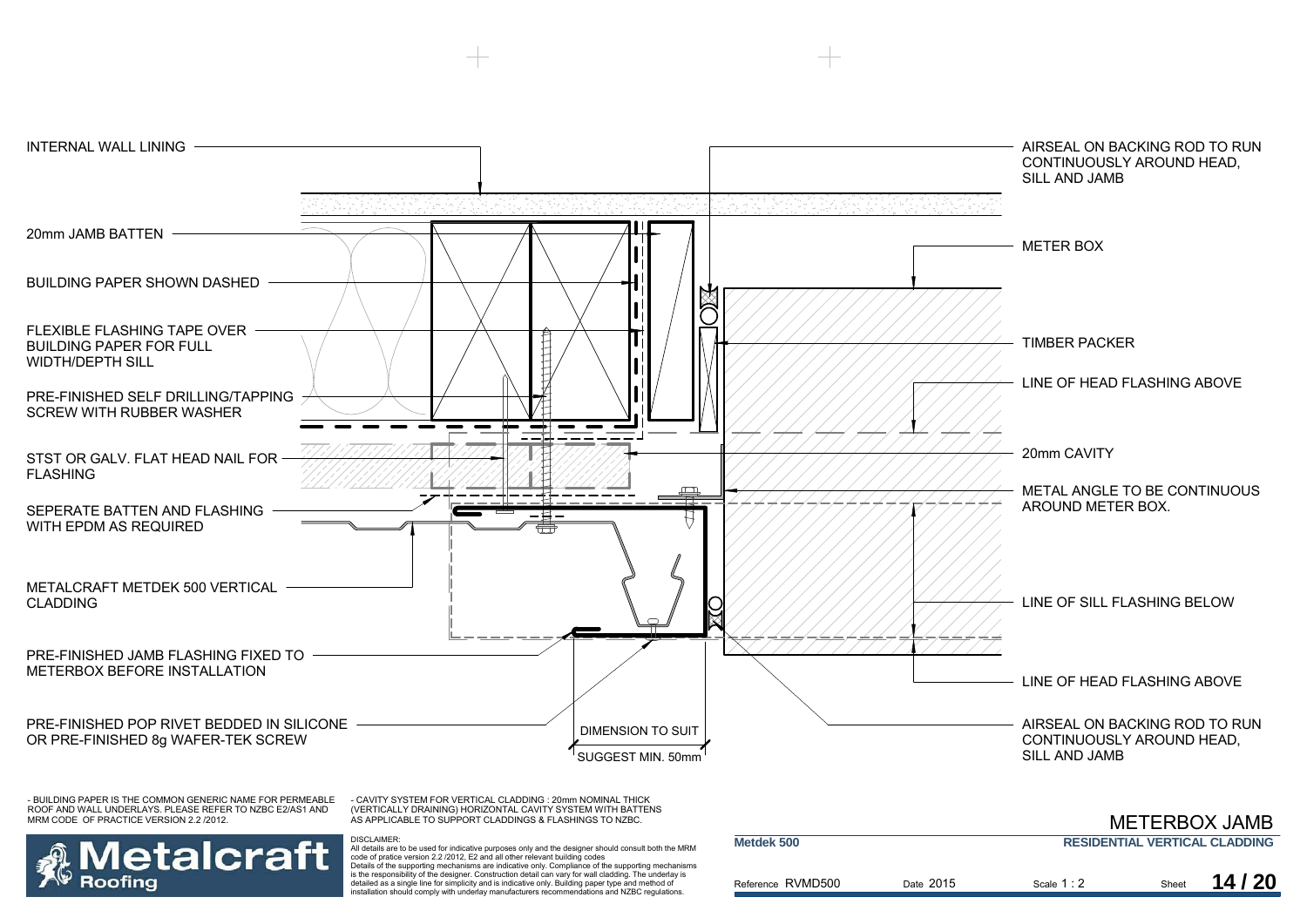![](_page_15_Figure_0.jpeg)

Reference RVMD500

Date 2015

Scale 1 : 2 Sheet

**15 / 20**

**Metalcraft** Roofing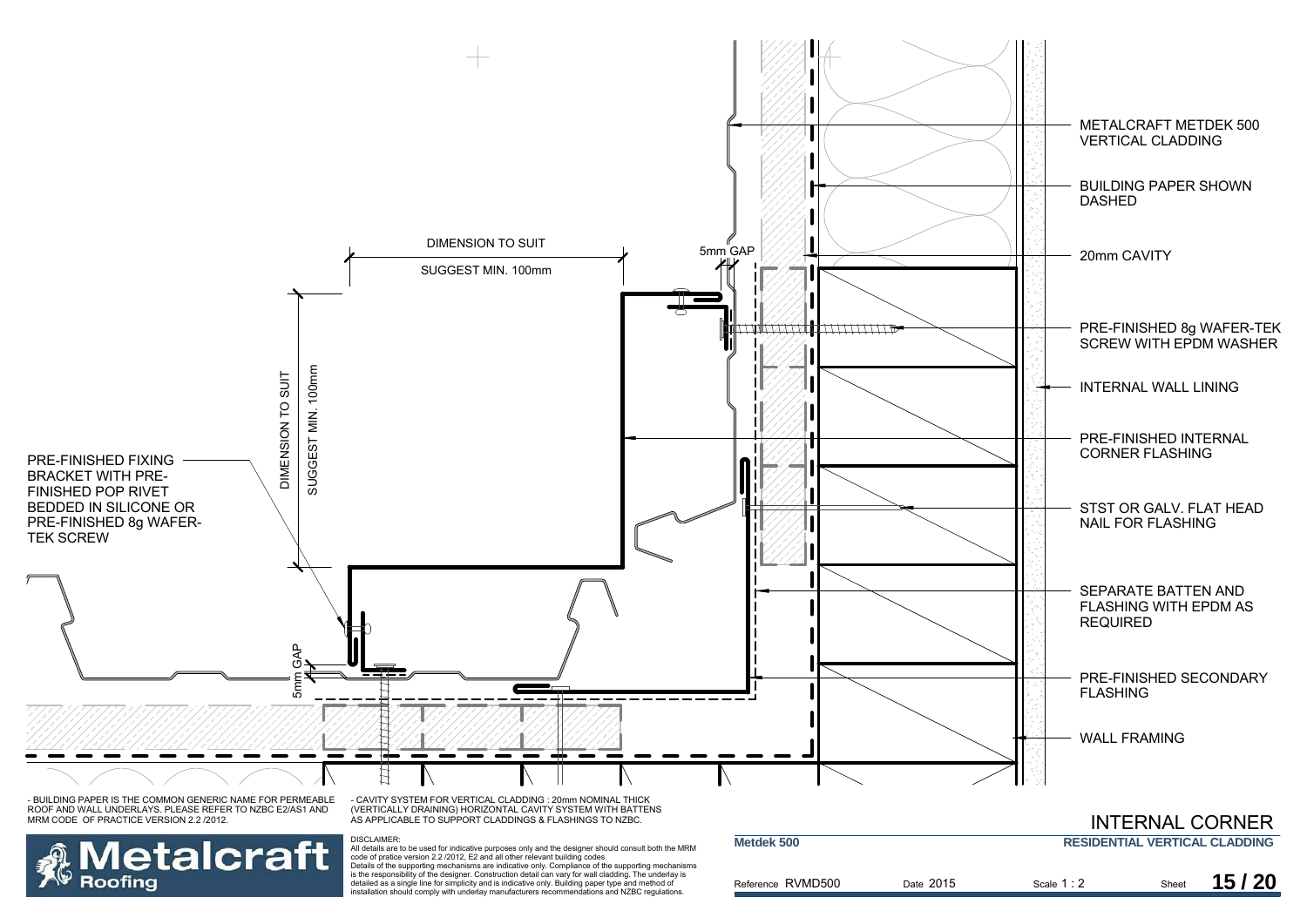![](_page_16_Figure_0.jpeg)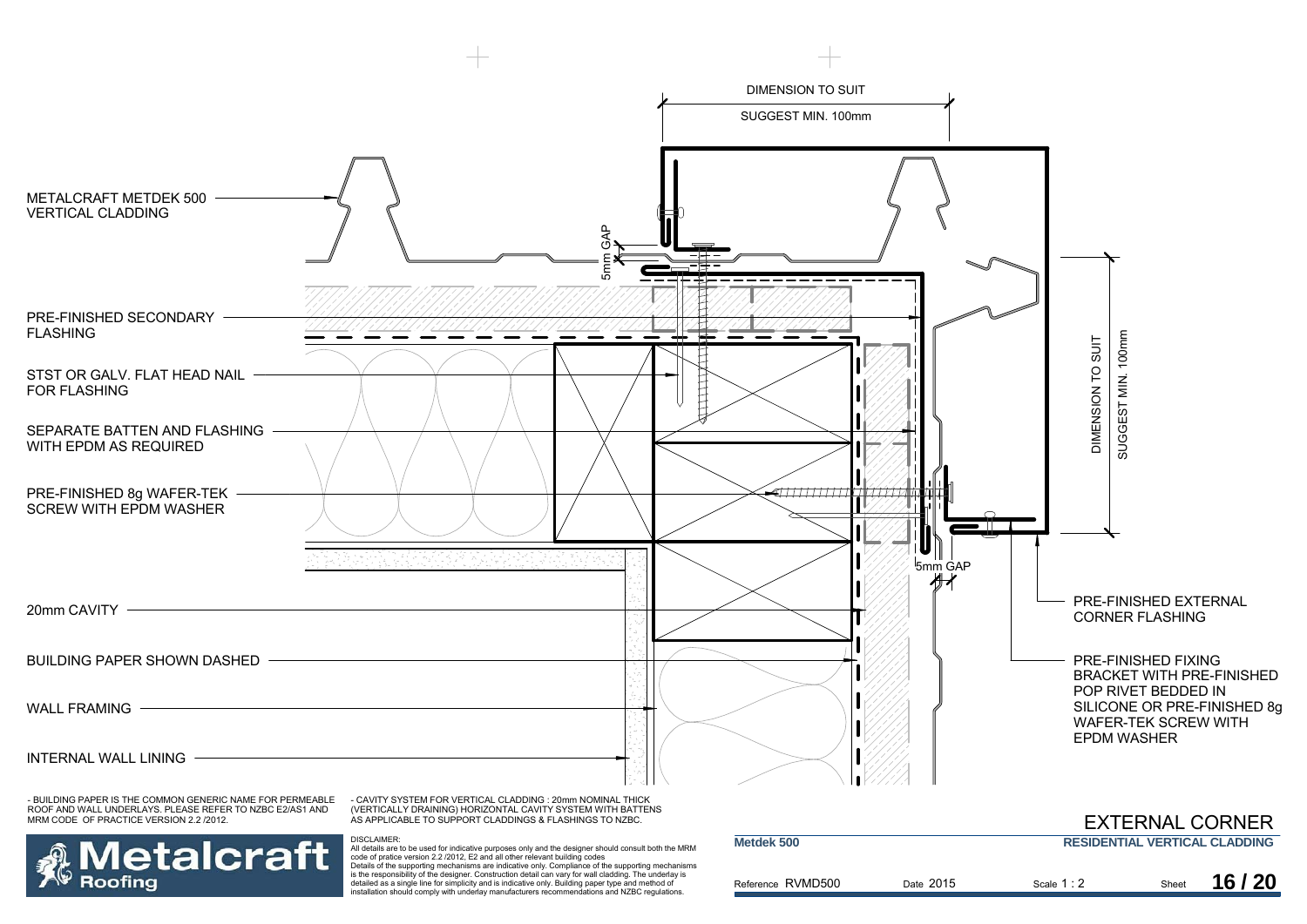![](_page_17_Figure_0.jpeg)

- CAVITY SYSTEM FOR VERTICAL CLADDING : 20mm NOMINAL THICK (VERTICALLY DRAINING) HORIZONTAL CAVITY SYSTEM WITH BATTENS AS APPLICABLE TO SUPPORT CLADDINGS & FLASHINGS TO NZBC.

![](_page_17_Picture_3.jpeg)

DISCLAIMER:<br>All details are to be used for indicative purposes only and the designer should consult both the MRM<br>code of pratice version 2.2 /2012, E2 and all other relevant building codes Details of the supporting mechanisms are indicative only. Compliance of the supporting mechanisms is the responsibility of the designer. Construction detail can vary for wall cladding. The underlay is detailed as a single line for simplicity and is indicative only. Building paper type and method of installation should comply with underlay manufacturers recommendations and NZBC regulations.

|                   |           |                                      |       | SOAKER FLASHING |
|-------------------|-----------|--------------------------------------|-------|-----------------|
| Metdek 500        |           | <b>RESIDENTIAL VERTICAL CLADDING</b> |       |                 |
| Reference RVMD500 | Date 2015 | Scale $1:2$                          | Sheet | 17/20           |

SOAKER FLASHING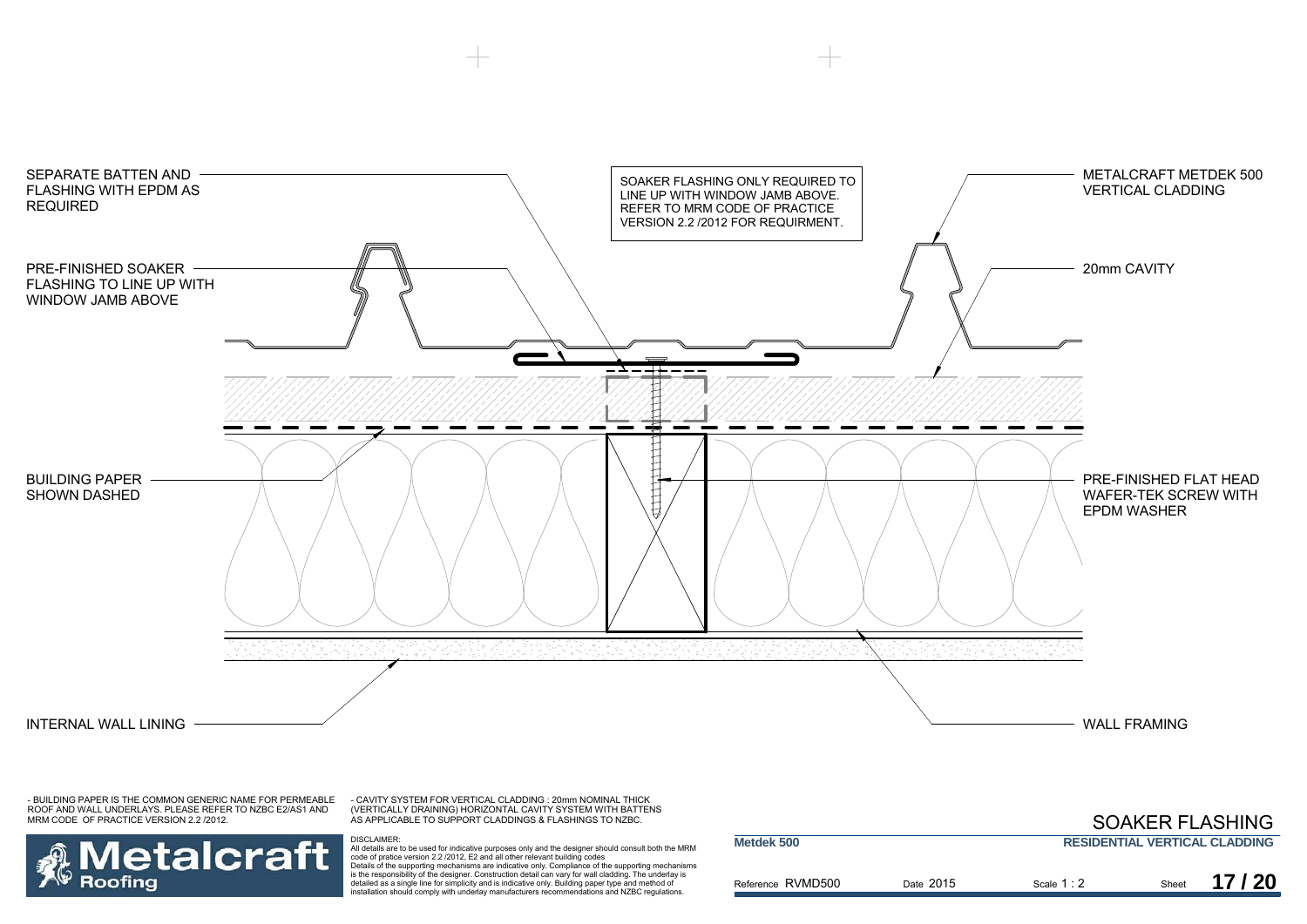![](_page_18_Figure_0.jpeg)

Reference RVMD500

DISCLAIMER:<br>All details are to be used for indicative purposes only and the designer should consult both the MRM<br>code of pratice version 2.2 /2012, E2 and all other relevant building codes<br>Details of the supporting mechani is the responsibility of the designer. Construction detail can vary for wall cladding. The underlay is detailed as a single line for simplicity and is indicative only. Building paper type and method of installation should comply with underlay manufacturers recommendations and NZBC regulations.

**Roofing** 

### **18 / 20**

Scale 1 : 2 Sheet

Date 2015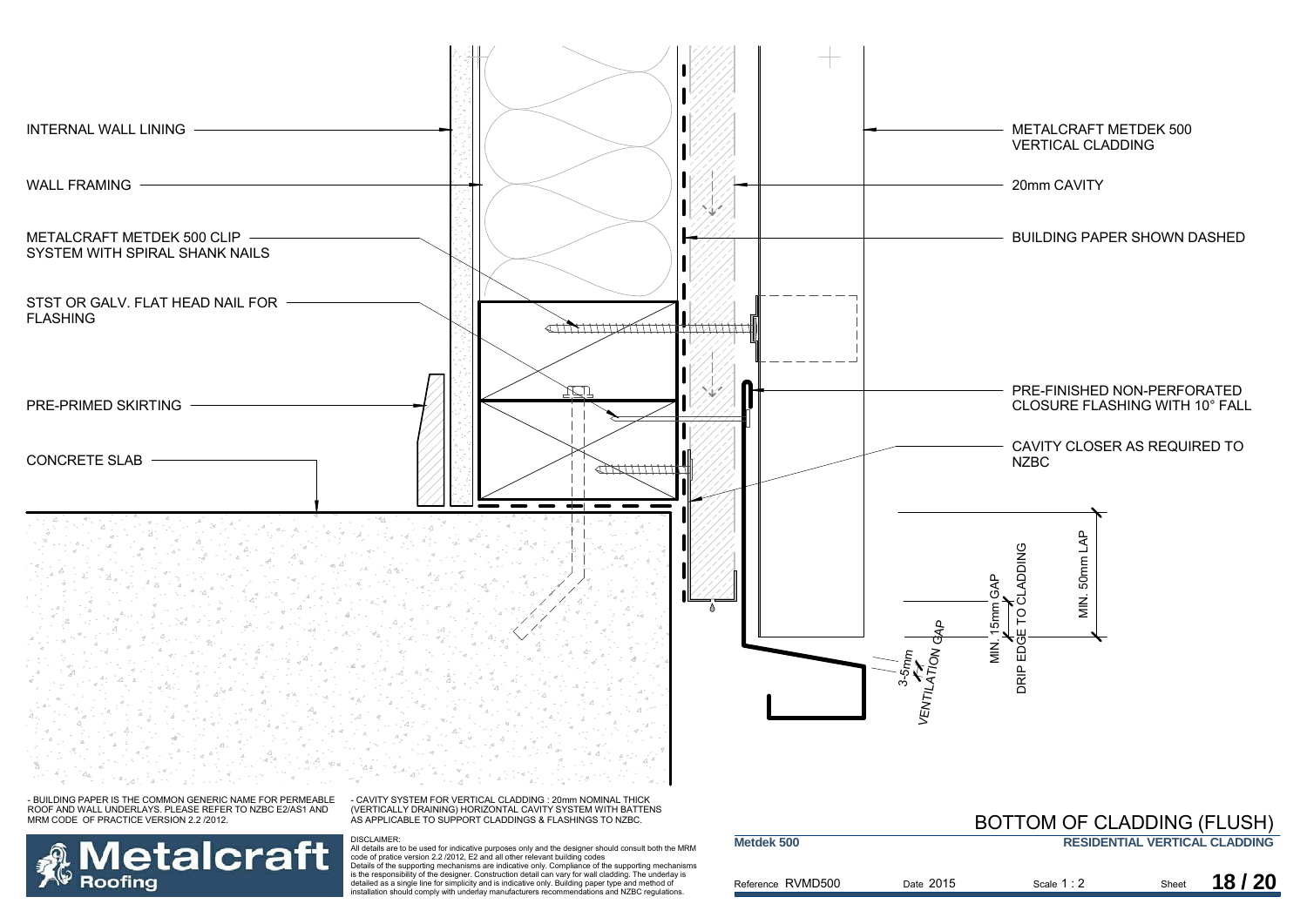![](_page_19_Figure_0.jpeg)

is the responsibility of the designer. Construction detail can vary for wall cladding. The underlay is detailed as a single line for simplicity and is indicative only. Building paper type and method of installation should comply with underlay manufacturers recommendations and NZBC regulations.

**Roofing** 

Reference RVMD500 Date 2015 Scale 1 : 2 Sheet **19 / 20**